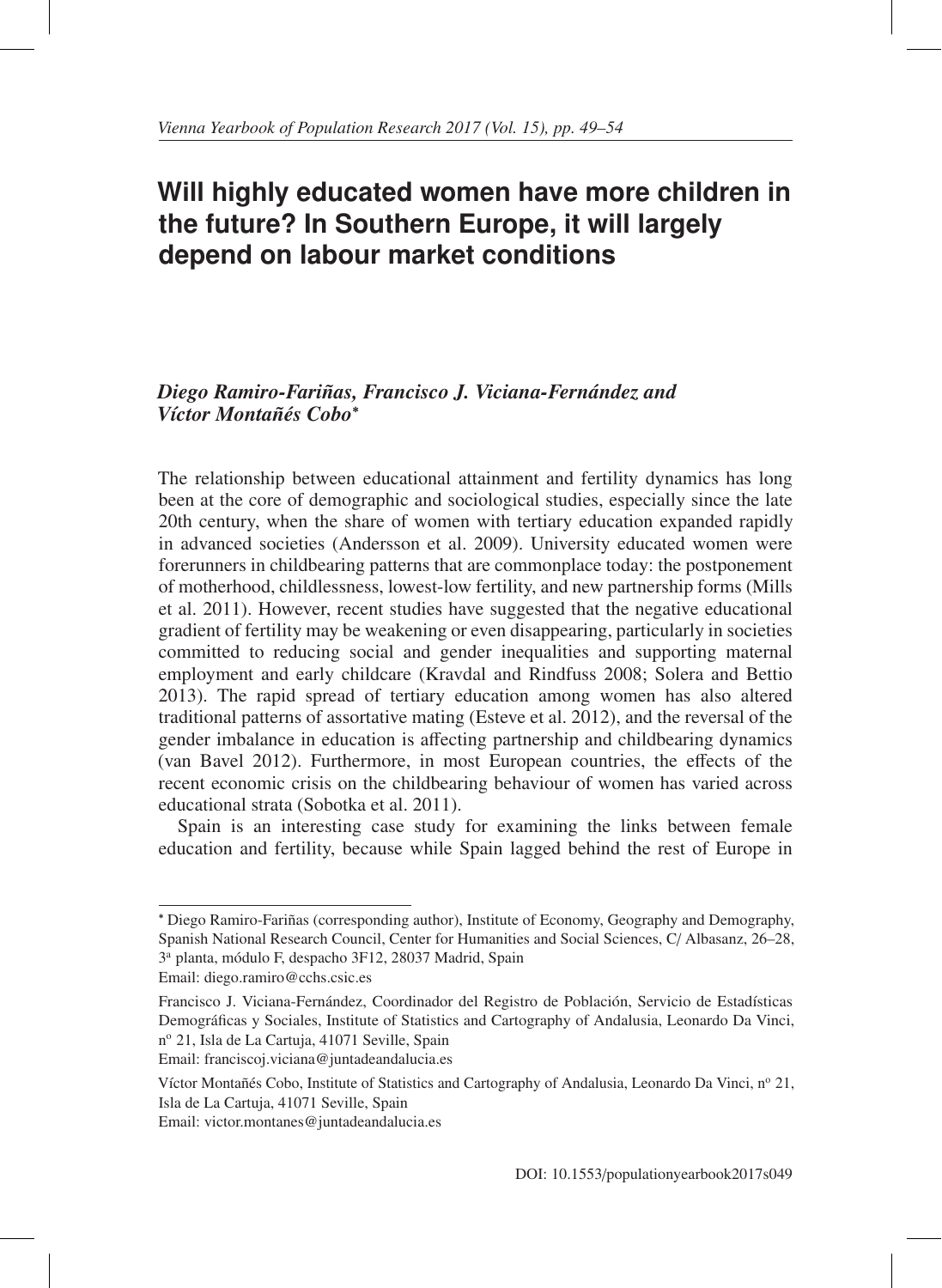terms of both the expansion of tertiary education and the timing of the first and second demographic transitions (Lesthaeghe 2014), these processes occurred at faster rates in Spain than they did in other countries once they had been set in motion. Looking at trends in female education, we observe that although less than 5% of Spanish women born in the 1930s had access to university education; by 2011, the proportion of Spanish women aged 25–34 with a university degree (44%) exceeded that of their male counterparts (34%). Indeed, women's educational advancement is one of the most striking social changes that have taken place in Spain in the last few decades. Similarly, when we look at trends in fertility, we find that Spain went from having the highest levels of fertility in Europe for much of the 20th century to being a forerunner in lowest-low and latest-late fertility by the end of that century. After reaching a historic low of 1.15 in 1998, the total fertility rate underwent a moderate recovery in the years that followed – which was then halted by the economic crisis. Although highly educated women were pioneers of late motherhood, fertility postponement is now a widespread pattern across all educational groups. The educational gradient of completed fertility has weakened, but remains negative (Castro-Martín and Martín-García 2013).

In order to examine in more detail how the educational gradient of fertility has changed over time, and particularly during the recent economic crisis, we analyse parity-specific fertility trends in a southern region of Spain, Andalusia. This region is the only one in Spain that has a longitudinal population database. With a population of about eight million (comprising 18 per cent of the total population of Spain), Andalusia is less developed than other regions in Spain, and has persistently high unemployment rates. Nevertheless, in recent decades the region has undergone a series of rapid economic, educational, and family-related changes. More than onethird of Spanish women born before 1935 were illiterate or had no formal education (Pérez Díaz 2007). But by 2011, more than 40 per cent of Spanish women aged 25–40 had a university degree. Historically, the period total fertility rate was higher in Andalusia than in the rest of Spain (by about 0.5 children per woman on average). However, the period TFR in the region has recently followed a path of decline similar to the decreasing trend in the rest of Spain, and has even converged to the national level, dropping from 3.1 in 1975 to 1.4 in 2014.

We first present an overview of the changing patterns of fertility by age and educational attainment based on an analysis of the Longitudinal Population Database of Andalusia 1998–2016 and the Sociodemographic Survey 1991, which provides a wealth of retrospective information that allow for the reconstruction of fertility by age, parity, and educational attainment from 1950 to 1991. Drawing upon these two sources, we are able to reconstruct parity progression ratios among women with different socioeconomic characteristics for a relatively long period of time. Using this approach, we can provide insights into the socio-demographic transformations that have taken place in an area of Europe not yet studied at this level of detail.

Figure 1 presents the parity progression rate to the first child by age and educational attainment in Andalusia from 1955 to 2011. We categorised educational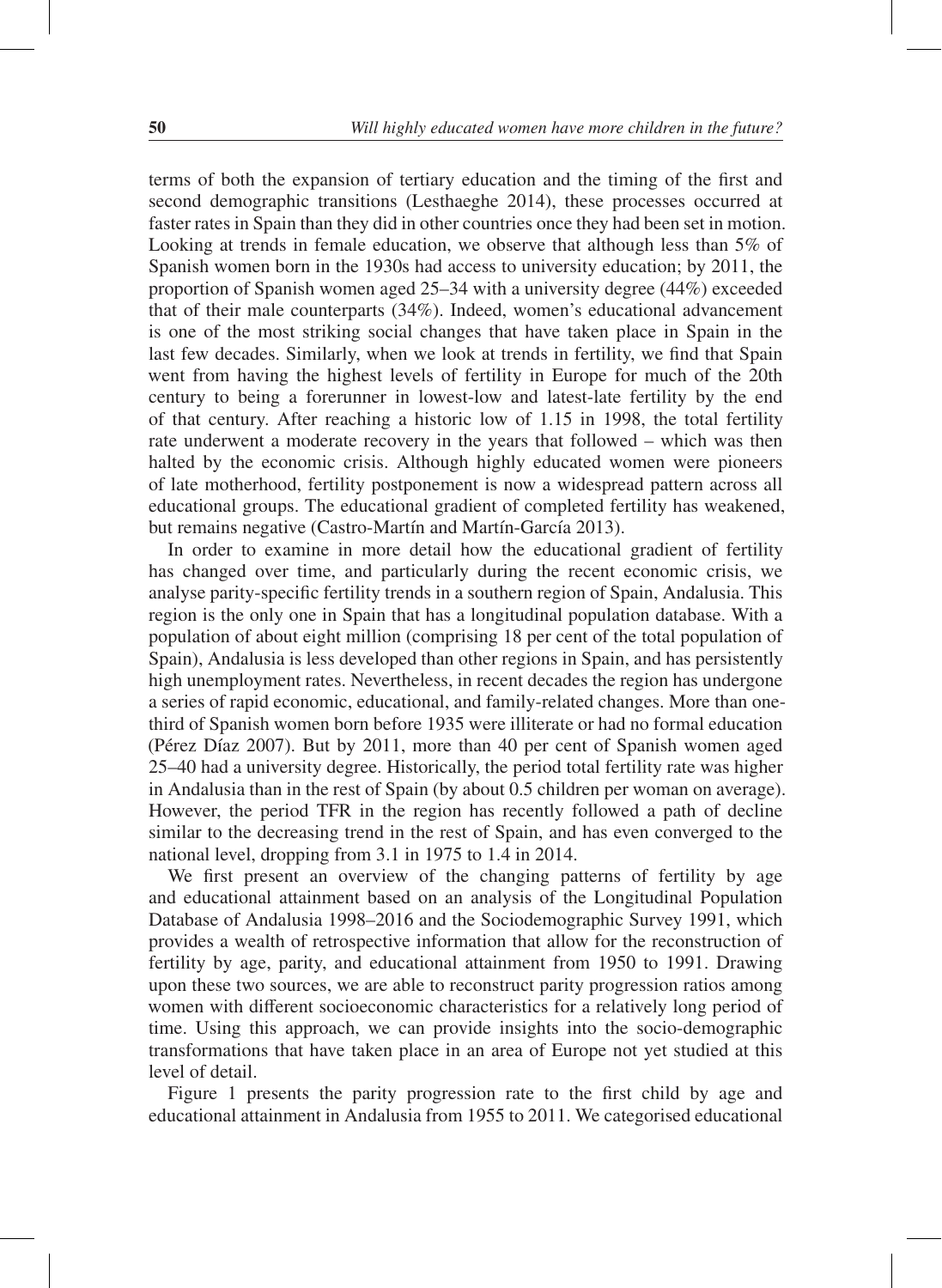#### Figure 1:

Parity progression rate: from childless to first child by age and educational attainment. Andalusia 1955–2011



Source: Own elaboration from the 1991 Sociodemographic Survey of Spain and the Longitudinal Population Database of Andalusia.

attainment into three groups: lower than secondary, secondary, and tertiary education. The rate of transition to the first child declined sharply among university educated women in the younger age groups starting in 1970; whereas among the other educational groups, this decline occurred a decade later. Nevertheless, among women of all educational levels, the rate of progression to the first child increased in the older age groups, particularly starting in the late 1990s. These findings suggest that the postponement of motherhood has gradually become the norm across all social strata. Women with less than secondary schooling – an increasingly marginal group, since secondary education is compulsory and is fully subsidised in public schools – continue to be more likely than women with higher levels of education to have their first child at a relatively young age. For the large majority of better educated women, the transition to the first birth has increasingly shifted beyond age 30. These results suggest that the sizeable differences in fertility timing between educational groups that prevailed in the past have become smaller over the last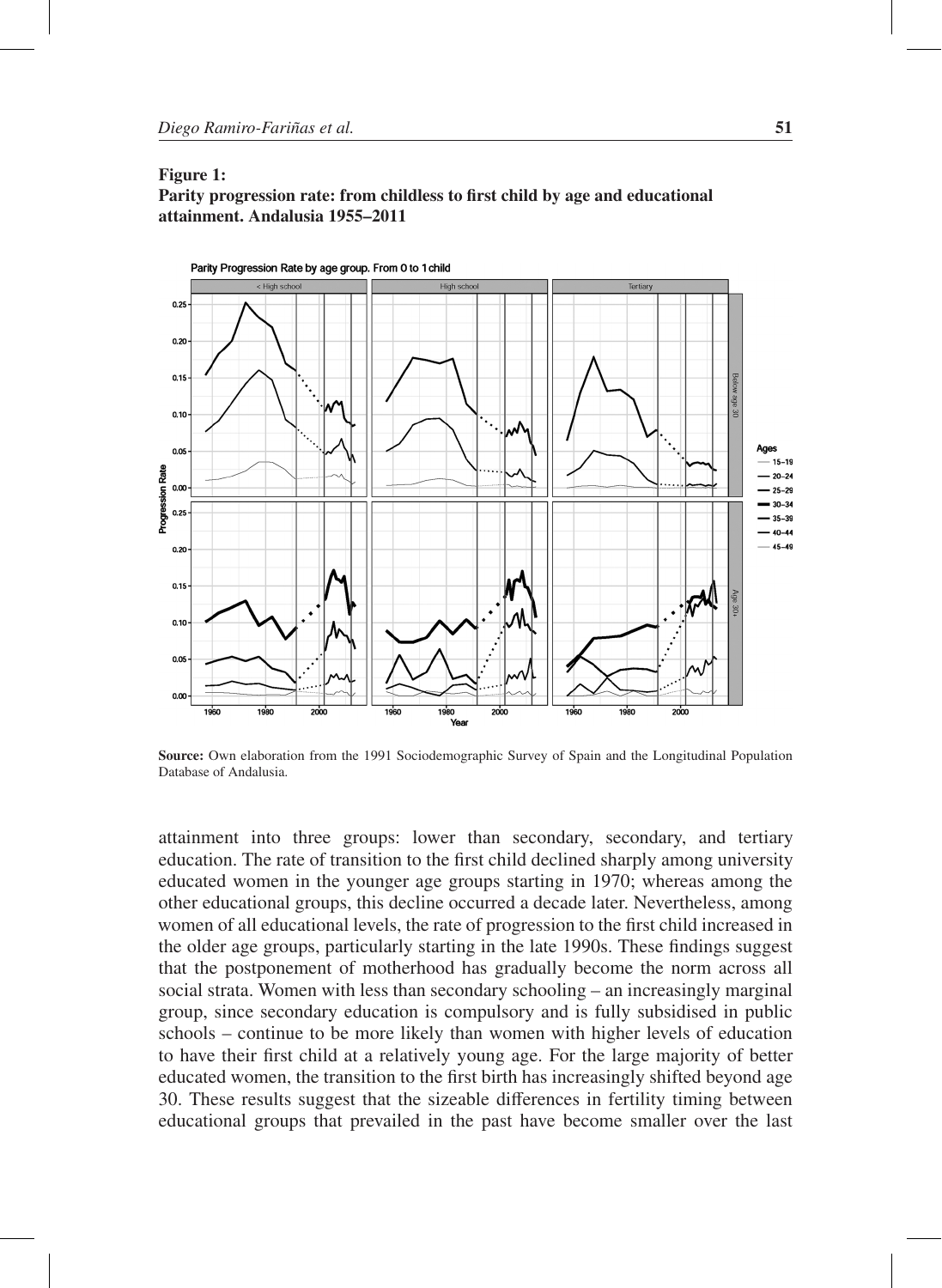### Figure 2:



Parity- and age-adjusted total fertility rate (PATFR) by birth order (first and second births), education and employment. Andalusia 2002–2013

Source: Own elaboration from the Longitudinal Population Database of Andalusia.

two decades. During the recent economic crisis, the fertility patterns of highly educated women were the least affected; i.e. whereas among women with secondary education, the rate of transition to the first birth declined in all age groups; among women with tertiary education, the rate of transition to the first birth remained relatively stable.

In order to examine in more detail fertility patterns across educational groups in the most recent period and the intervening role of employment status, we use data from the Longitudinal Population Database of Andalusia. For the educational groups, we calculate parity- and age-adjusted fertility rates, as well as employment status at the time of the 2001 census. We distinguish between women who were not working, were in a temporary job, or were in a permanent job. The results are presented in Figure 2. After employment status is taken into account, the educational gradient for both first birth and second birth rates virtually disappears among women with a permanent job. During the economic crisis, fertility differentials by education narrowed among women who were not working or had a temporary work contract. Moreover, women who were not employed were the most affected by the economic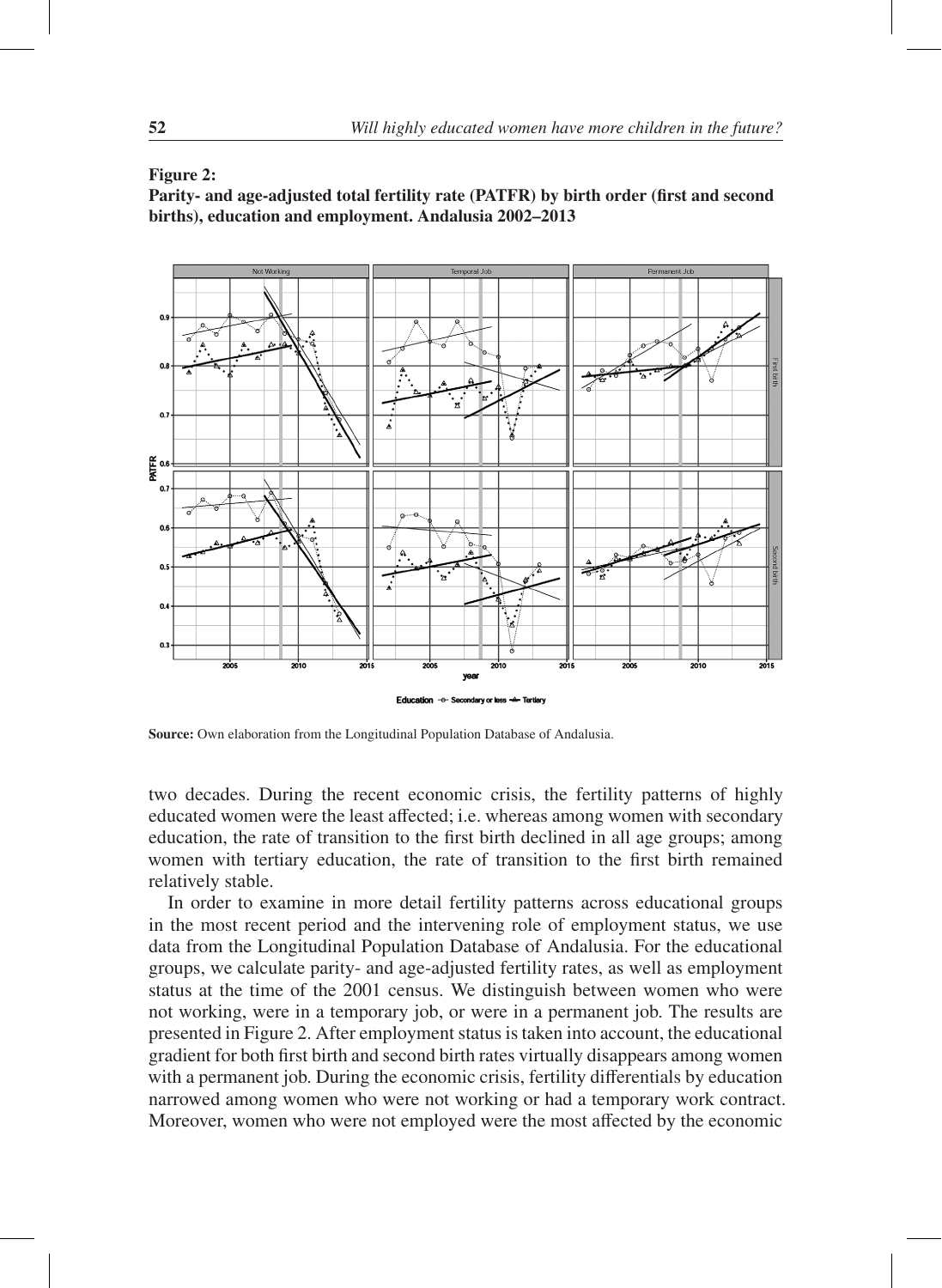crisis, as their fertility rates dropped considerably after 2008, regardless of their educational attainment. By contrast, women with a permanent job experienced a slight increase in fertility, again regardless of their educational attainment. Fertility differentials by education are found only among women with a temporary job, with less educated women experiencing a larger drop in fertility than their better educated counterparts. However, women in both educational groups who had a temporary job experienced a fertility recovery in the most recent years.

In sum, although the negative educational gradient of fertility persists in Spain, it has weakened considerably in recent decades. Moreover, the differential impact of the economic crisis on the fertility behaviour of various educational groups has not only further weakened the traditional educational gradient; it has shown that the impact of employment on fertility is much stronger than that of educational attainment. During the decade-long economic crisis, unemployed women, regardless of their educational attainment, have reduced their fertility. By contrast, during the same period, both less educated and more educated women with a permanent job have slightly increased their fertility. Our observation that employment status influences reproductive decision-making more than educational attainment is consistent with the findings of other studies (Adsera 2011; Esping-Andersen 2007; Esping-Andersen et al. 2002).

In the near future, if there is a positive shift in the economy and a considerable reduction in unemployment and temporary employment, women with secondary education or less could experience a recuperation of the fertility postponed during the economic crisis. However, this is not the most likely scenario in the short term, especially considering that in Spain, large shares of the population are neither in employment nor in education or training (NEET); of young adults aged 20– 24, 30 per cent are in the NEET category (OECD 2015). Among Andalusian women aged 25–44, the unemployment rate is 45 per cent for those with secondary education or less, and is 25 per cent for those with tertiary education. Furthermore, the share of workers with a permanent job has been rapidly declining, especially among the lower educated population. In light of these trends, the potential for an increase in fertility is low for all educational groups.

## **Acknowledgements**

This manuscript has been created as part of the LONGPOP project. The LONGPOP project has received funding from the European Commissions, within the Horizon 2020 Research and Innovation programme under Marie Sklodowska-Curie grant agreement No. 676060.

## **References**

Adsera, A. 2011. Where are the babies? Labor market conditions and fertility in Europe. *European Journal of Population* 27(1): 1–32.